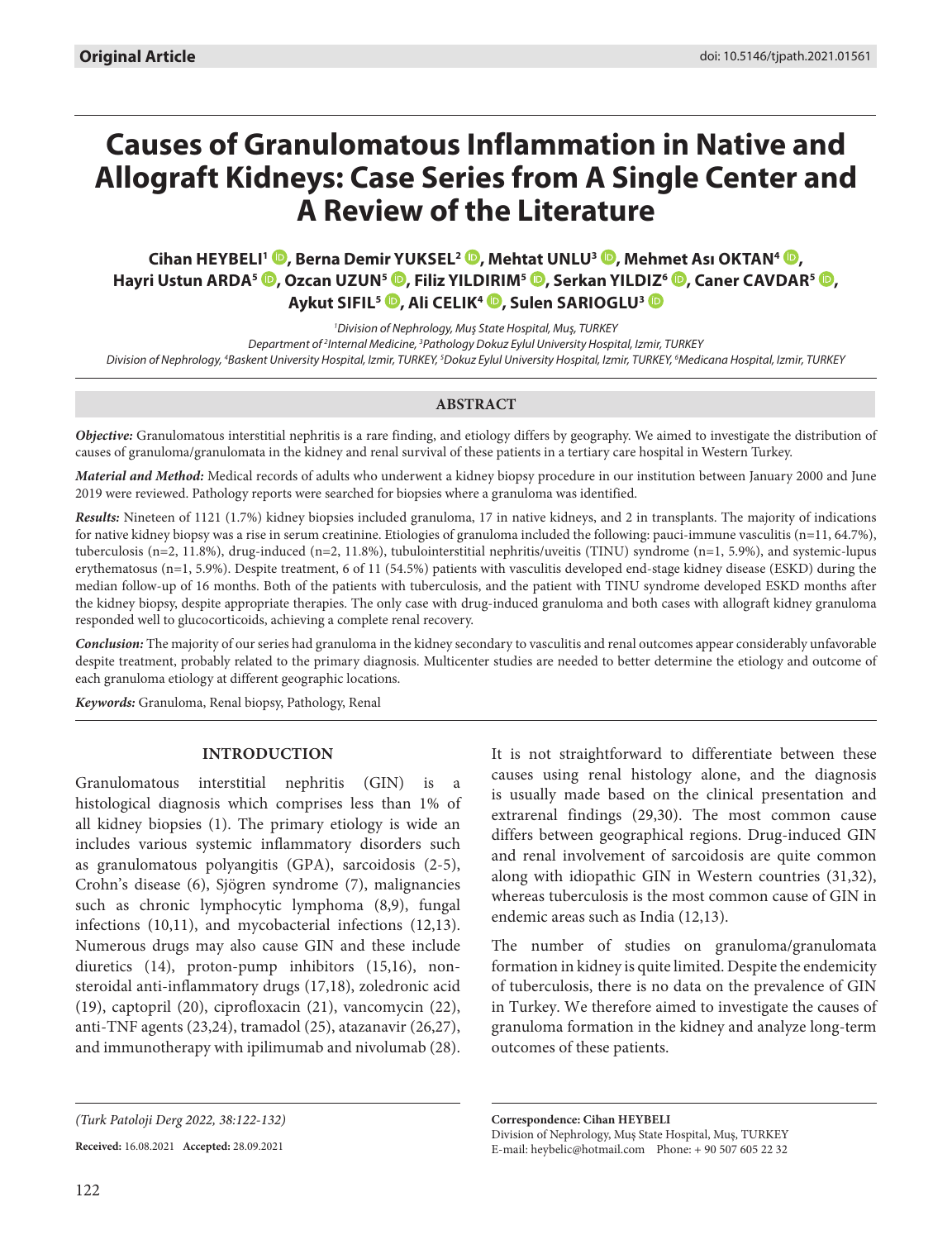#### **MATERIALS and METHODS**

Medical records of adults (≥18 years of age) who underwent a kidney biopsy procedure at Dokuz Eylul University Hospital between January 2000 through June 2019 were reviewed. Kidney biopsies of adult patients (≥18 years of age) with tissue sufficient to make the diagnosis were included in the study. Patients who had granuloma/ granulomata formation in kidney biopsy specimens were determined. Given the numerous etiological factors for granuloma/granulomata formation, all subjects underwent a detailed evaluation in order to determine the cause. The following data were recorded: demographic details, comorbid diseases, drug exposures, clinical findings at the time of presentation, urinalysis, full blood count, serum biochemistry (creatinine, calcium, albumin, liver function tests), autoantibodies (antinuclear antibody [ANA], antineutrophil cytoplasmic antibody [ANCA]), complement C3 and C4, viral serology tests (hepatitis B, hepatitis C, human immunodeficiency virus), ultrasonography of the abdomen, and chest x-ray. The following work-up was carried out patients with no apparent cause for granuloma formation (excluding drug exposures): angiotensinconverting enzyme (ACE) levels, cytomegalovirus and Epstein-Barr virus serologies, acid fast bacilli in the urine, polymerase chain reaction and culture of mycobacterium tuberculosis on bronchoalveolar lavage specimens, and computed tomography of the chest and abdomen.

The date of kidney biopsy was recorded as the baseline for laboratory records. Acute kidney injury was defined according to consensus criteria (33). Rapidly progressive glomerulonephritis was defined as the loss of kidney function within days to weeks along with remarkable findings in urinalysis (34). Microscopic hematuria was accepted if >3 red blood cells per high power field were seen in urine microscopy (35). End-stage kidney disease (ESKD) was defined according to consensus criteria (36). Given that the majority of cases presented with a rise in serum creatinine, the definition of response to therapy was made as follows. Complete response was a return of serum creatinine to <0.35 mg/dL above the baseline value and partial response was a return of serum creatinine to >.0.35 mg/dL but less than twice the baseline value (37).

# **Renal Histopathology**

Histological data was retrieved from pathology reports. Renal biopsy specimens were evaluated using hematoxylin–eosin, Masson's trichrome, periodic acid schiff, and methenamine silver stained sections by light microscopy. Immunofluorescent analysis was made after staining for antibodies against immunoglobulins G-A-M, complement components C3 and C1q, and kappa and lambda light-chains for immunofluorescence. Electron microscopic evaluation was not routinely performed. Previous studies used the term GIN if at least 1 granuloma in kidney sections was found (32). For this study, we have used the term "granuloma/granulomata formation" since there is no consensus for the definition of GIN. Given that tuberculosis is endemic in our country, Ziehl-Neelsen staining was performed on kidney sections of patients with a history of pulmonary tuberculosis, on allograft kidney with granulomatous inflammation, and on patients with no identified cause of granuloma formation.

#### **Statistical Analysis**

Quantitative variables were expressed as median with the range (minimum-maximum). Qualitative variables were expressed as proportions. Overall renal survival was estimated using the Kaplan-Meier method. Statistical analysis was performed using SPSS 22.0 version (IBM SPSS, Chicago, IL).

#### **RESULTS**

Granuloma was identified in 19 of 1121 (1.7%) kidney biopsies performed in our hospital between 2007-2019. The median age at the time of kidney biopsy was 60 (range, 20-84), and 12 (63.2%) were male. Two of the biopsies were allograft kidney biopsies and seventeen were native kidney biopsies.

# **Native Kidney Granuloma/Granulomata**

Of the 17 native kidney granulomata, 11 (64.7%) were male and the median age was 60 (range, 21-84). At baseline, hypertension and diabetes mellitus constituted 52.9% (9 patients) and 29.4% (5 patients) of the cohort. Indications for kidney biopsy included acute kidney injury (AKI) in 12 (70.6%), rapidly progressive glomerulonephritis (RPGN) in 4 (23.5%), and asymptomatic urinary abnormalities in 1 (5.9%) case. The following etiologies were captured after the detailed evaluation: pauci-immune vasculitis  $(n=11, 64.7\%)$ , tuberculosis  $(n=2, 11.8\%)$ , drug-induced (n=2, 11.8%), tubulointerstitial nephritis/uveitis (TINU) syndrome (n=1, 5.9%), and systemic-lupus erythematosus (n=1, 5.9%). Detailed description of each native kidney granuloma is given in Table I.

# **Pauci-Immune Vasculitis**

The median age of these patients was 60 (range, 28-84), and 7 (63.6%) were male. Clinical presentations were as follows: AKI (6 patients, 54.5%), RPGN (4 patients, 30.8%), and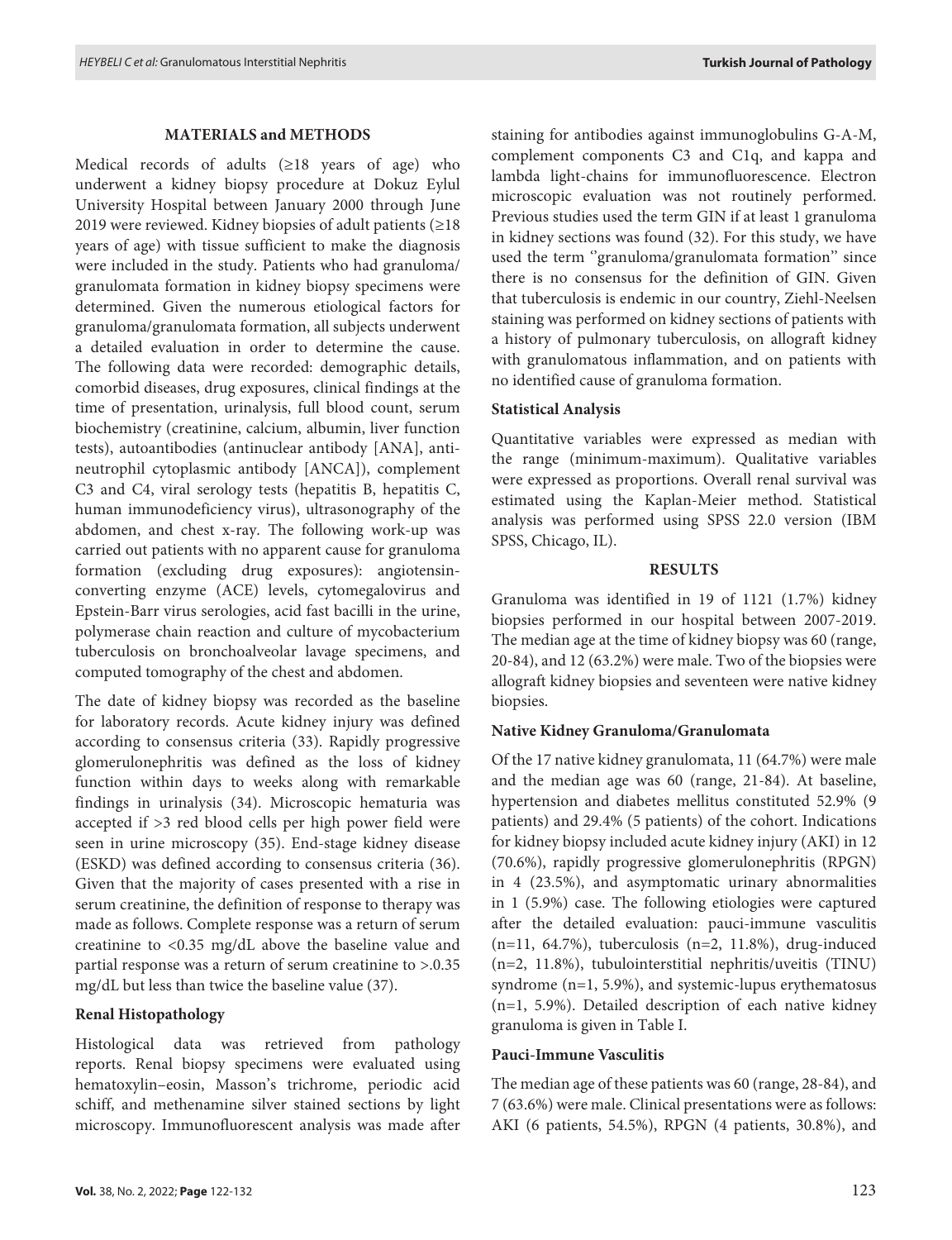| Age/<br>Gender | <b>Clinical presentation</b>                                                                           | <b>Histology</b>                                                             | Crescent | <b>Diagnosis</b>                                            | Extrarenal<br>involvement(s) | <b>Treatment</b>                                        | Outcome     |
|----------------|--------------------------------------------------------------------------------------------------------|------------------------------------------------------------------------------|----------|-------------------------------------------------------------|------------------------------|---------------------------------------------------------|-------------|
| 84/M           | RPGN, hemoptysis,<br>hematuria, SCr:9.1 mg/dl,<br>MPO-ANCA+                                            | Necrotizing<br>granulomatous<br>inflammation                                 | Yes      | ANCA-associated<br>GN                                       | Lung                         | Corticosteroids,<br>cyclophosphamide                    | <b>ESKD</b> |
| 72/F           | AKI, weight loss,<br>proteinuria, SCr:2.8mg/dl                                                         | Non-necrotizing<br>granulomatous<br>inflammation                             | No       | Drug-induced<br>GIN<br>(penicillin)                         | None                         | Corticosteroids                                         | CR          |
| $74/M$         | AKI, weight<br>loss, hematuria,<br>hepatosplenomegaly,<br>SCr:2,3mg/dL. ANCA-neg                       | Severe necrotizing<br>granulomatous<br>inflammation. Ziehl-<br>Neelsen $(+)$ | Yes      | Miliary<br>tuberculosis                                     | Bone marrow                  | Ethambutol-<br>Pyrazinamide-<br>Isoniazid-Rifampin      | <b>ESKD</b> |
| 69/M           | AKI, weight loss, fever,<br>$SCr:2,6$ mg/dl,<br>MPO-ANCA+                                              | Severe neutrophilic<br>necrotizing<br>granulomatous<br>inflammation          | Yes      | ANCA-associated<br>GN                                       | Liver                        | Corticosteroids,<br>cyclophosphamide,<br>AZA            | PR          |
| 21/M           | AKI, hair loss, myalgia,<br>uveitis, oral aphthae,<br>proteinuria, SCr:2.65 mg/dl                      | Severe non-necrotizing<br>granulomatous<br>inflammation                      | Yes      | TINU syndrome                                               | Eye, skin                    | Corticosteroids,<br>cyclophosphamide,<br>RTX, MMF, IVIG | <b>ESKD</b> |
| 62/M           | AKI, weight loss, fatigue,<br>SCr:3.74 mg/dL.<br>ANCA-neg                                              | Severe necrotizing<br>granulomatous<br>inflammation                          | Yes      | Drug-induced<br>(non-steroid anti-<br>inflammatory<br>drug) | None                         | Corticosteroids,<br>cyclophosphamide                    | <b>ESKD</b> |
| 67/F           | AKI, hemoptysis, SCr:1.69<br>$mg/dl$ , PR3-ANCA+                                                       | Necrotizing<br>granulomatous<br>inflammation                                 | Yes      | ANCA-associated<br>GN                                       | Lung                         | Corticosteroids,<br>cyclophosphamide,<br>AZA            | CR          |
| 64/M           | RPGN, fever, hematuria,<br>proteinuria, SCr:8.11 mg/<br>dl, PR3-ANCA+                                  | Non-necrotizing<br>granulomatous<br>inflammation                             | Yes      | ANCA-associated<br>GN                                       | Lung                         | Corticosteroids.<br>PLEX,<br>cyclophosphamide           | <b>ESKD</b> |
| 60/M           | AKI, dyspnea, hematuria,<br>SCr:9.87mg/dl,<br>MPO-ANCA+                                                | Non-necrotizing<br>granulomatous<br>inflammation                             | Yes      | ANCA-associated<br><b>GN</b>                                | None                         | Corticosteroids,<br>cyclophosphamide,<br>PLEX, AZA      | <b>ESKD</b> |
| 59/F           | RPGN, fatigue, fever,<br>hematuria, SCr:6.46mg/dl,<br>MPO-ANCA+                                        | Necrotizing<br>granulomatous<br>inflammation                                 | Yes      | ANCA-associated<br>GN                                       | None                         | Corticosteroids,<br>cyclophosphamide,<br>PLEX, AZA      | <b>ESKD</b> |
| 80/F           | RPGN, fatigue, hematuria,<br>SCr:4.61mg/dl,<br>MPO-ANCA+                                               | Necrotizing<br>granulomatous<br>interstitial inflammation                    | Yes      | ANCA-associated<br><b>GN</b>                                | None                         | Corticosteroids,<br>cyclophosphamide                    | <b>ESKD</b> |
| 49/F           | RPGN, weight loss, fatigue,<br>proteinuria, SCr:4.3 mg/dl,<br>MPO-ANCA+                                | Necrotizing<br>granulomatous<br>inflammation                                 | Yes      | ANCA-associated<br>GN                                       | None                         | Corticosteroids,<br>cyclophosphamide,<br>PLEX, MMF      | <b>ESKD</b> |
| 50/F           | AKI, fatigue, weight loss,<br>proteinuria, SCr:2.61mg/dl.<br>ANCA-neg. ANA and<br>Anti-dsDNA positive. | Severe necrotizing<br>granulomatous<br>inflammation                          | Yes      | Systemic lupus<br>erythematosus                             | Joints, skin                 | Corticosteroids.<br>cyclophosphamide,<br><b>PLEX</b>    | PR          |
| 52/M           | AKI, arthralgia, hematuria,<br>$SCr:1.05$ mg/dl,<br>PR3-ANCA+                                          | Non-necrotizing<br>granulomatous<br>inflammation                             | Yes      | ANCA-associated<br>GN                                       | None                         | Corticosteroids,<br>cyclophosphamide,<br>AZA            | CR          |
| 28/M           | Microscopic hematuria,<br>proteinuria, PR3-ANCA+                                                       | Necrotizing<br>granulomatous<br>inflammation                                 | Yes      | ANCA-associated<br><b>GN</b>                                | None                         | ACE-inhibitor                                           | Stable      |
| 50/M           | AKI, proteinuria,<br>SCr:3.32mg/dl                                                                     | Necrotizing<br>granulomatous<br>inflammation                                 | No       | Tuberculosis                                                | Lung                         | Ethambutol-<br>Pyrazinamide-<br>Isoniazid-Rifampin      | <b>ESKD</b> |
| 60/M           | RPGN, SCr 3.87 mg/dl,<br>PR3-ANCA+                                                                     | Necrotizing<br>granulomatous<br>inflammation                                 | Yes      | ANCA-associated<br>GN                                       | Lung                         | Corticosteroids,<br>PLEX,<br>cyclophosphamide           | PR          |

**AKI:** Acute kidney injury, **AZA:** Azathioprine, **CR:** Complete remission, **ESKD:** End-stage kidney disease, **GN:** Glomerulonephritis, **MMF:** Mycophenolate mofetil, **NR:** No response, **PLEX:** Plasma exchange, **PR:** Partial remission, **RPGN:** Rapidly progressive glomerulonephritis, **RTX:** Rituximab, **SCr:** Serum creatinine.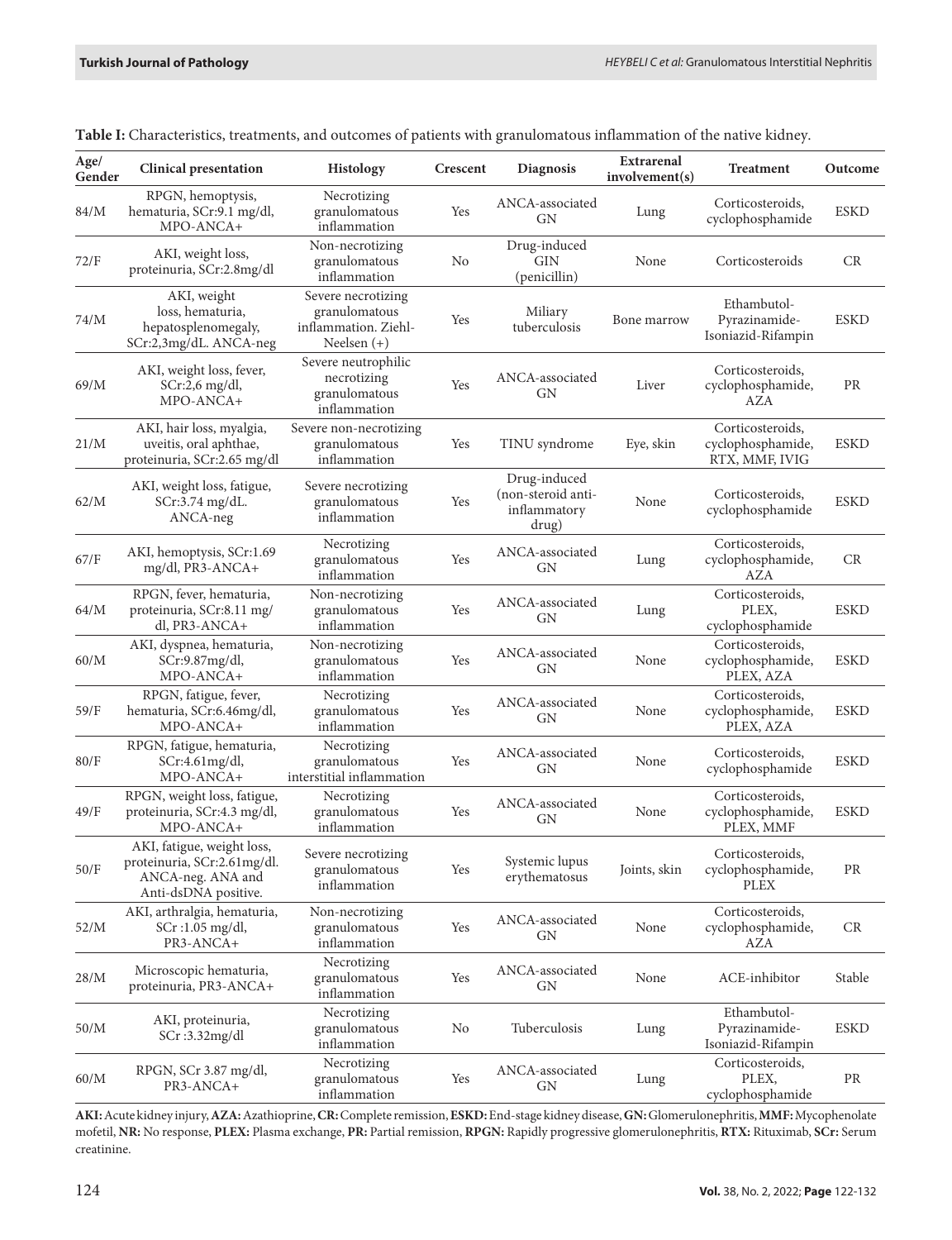asymptomatic urinary abnormalities (1 patient, 7.7%). The median serum creatinine at baseline was 4.46 (range, 1.69- 9.87) mg/dL. Six patients required hemodialysis at the time of diagnosis. Seven of these had positive antibodies against myeloperoxidase (MPO-ANCA), and 4 had positive antibodies against proteinase-3 (PR3-ANCA). All of these patients were pauci-immune based on immunofluorescence microscopy findings. Lung involvement was evident in 5 (38.5%) of patients. Histology was remarkable for severe necrotizing granulomatous inflammation with crescent formation in the majority (Figure 1). All subjects received glucocorticoids while some were also treated with a mixture of cyclophosphamide, plasma exchange, azathioprine, and/or mycophenolate mofetil. Among the 10 patients who presented with AKI or RPGN, 6 had no response, 2 had partial response, and 2 achieved a complete response. The patient who had asymptomatic urinary abnormalities did not receive immunosuppressive therapy and findings in urine persisted following therapy with angiotensinconverting enzyme inhibitor. During the median follow-up of 16 (range, 1-84) months, 6 (54.5%) patients developed ESKD and 2 (18.2%) of them died.

# **Tuberculosis**

Two patients had tuberculosis of the kidney. Both subjects already had a diagnosis of tuberculosis of the lung by polymerase chain reaction and sputum culture prior to kidney biopsy.

The first patient was a 74-year-old-male with long-standing hypertension. The clinical presentation was AKI, with a serum creatinine level of 2.3 mg/dL. Kidney functions deteriorated and hemodialysis was initiated. There was a history of lung tuberculosis and Ziehl-Neelsen staining was positive in the kidney. In addition to severe necrotizing granulomatous inflammation, there was also crescent formation in the histology. A subsequent bone marrow biopsy also showed severe granulomatous inflammation.



**Figure 1:** Necrotizing granulomatous interstitial inflammation in a case with granulomatous microscopic polyangiitis (H&E, x40).

The patient received a combination of rifampin, isoniazide, ethambutol, and pyrazinamide, but could not come off dialysis. Unfortunately, the patient died 3 months after the kidney biopsy.

Indication for kidney biopsy in the second patient, a 50-year-old male, was AKI, with a serum creatinine of 3.32 mg/dL. Nephrotic syndrome was also evident, with 7.9 grams/24 hours of urinary protein excretion. Kidney biopsy showed severe necrotizing granulomatous intersitial nephritis. The same treatment protocol was given for tuberculosis. Unfortunately, the patient developed ESKD within 3 months after the kidney biopsy. Although both cases had a rise in serum creatinine after hospitalization, baseline serum creatinine levels were not known. They were both HIV-negative. Kidney histology revealed moderate to severe interstitial fibrosis/tubular atrophy, suggesting a preceding chronic damage.

#### **Tubulointerstitial Nephritis/Uveitis (TINU) Syndrome**

The patient with TINU syndrome was a 21-year-oldmale, who was admitted to the hospital for allopecia totalis, red eye, and malaise. Examination of the eye was compatible with anterior uveitis. Serum creatinine was 3.3 mg/dL and proteinuria was subnephrotic. Urine sediment showed pyuria but no microhematuria. Serological workup was unremarkable. Kidney histology showed severe tubulointerstitial granulomatous inflammation with mild interstitial fibrosis and crescent formation. There was non-necrotizing granulomatous inflammation (Figure 2). Following treatment with cyclophosphamide and glucocorticoids, the alopecia and uveitis completely resolved with a mild improvement in kidney functions. However, kidney functions deteriorated during the following year requiring permanent dialysis, despite therapy with mycophenolate mofetil, rituximab, and intravenous immunoglobulin.



**Figure 2:** Non-necrotizing granulomatous interstitial inflammation in a case with tubulointerstitial nephritis/uveitis (TINU) syndrome (H&E, x40).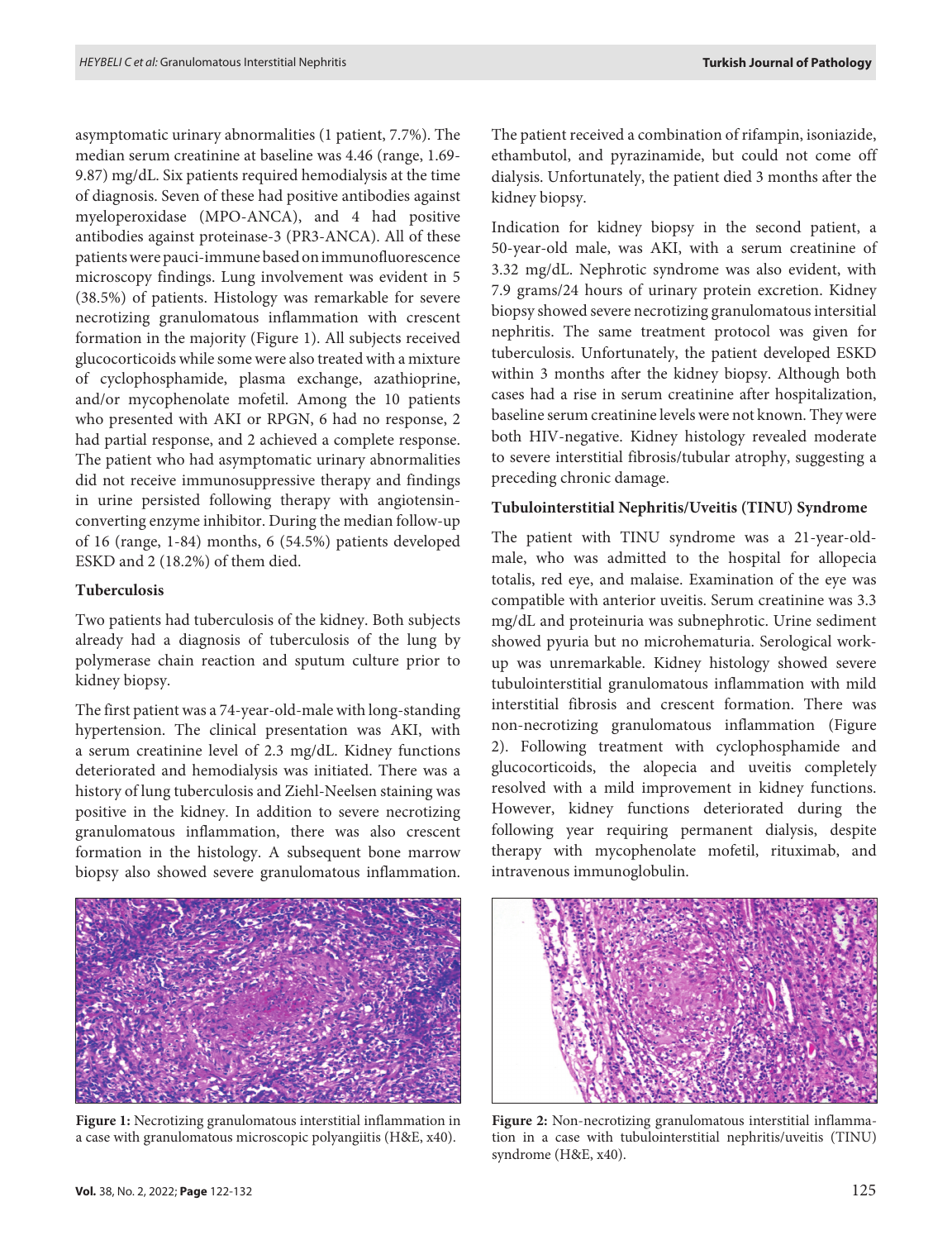# **Drug-Induced GIN**

The first patient with drug-induced GIN, a 72-year-old woman, presented with AKI. Abnormal test results included a serum creatinine of 2.8 mg/dl with mild  $\left(\frac{1}{2} \right)$  g/day) proteinuria and pyuria, but no microhematuria. Penicillin was given for upper respiratory tract infection a week before the AKI event. Kidney biopsy showed granulomatous inflammation and mild interstitial fibrosis and tubular atrophy (IFTA). Work-up for possible other etiologies such as tuberculosis, sarcoidosis, and inflammatory rheumatic diseases were unremarkable. Glucocorticoids provided a complete remission with no further relapse during the following 63 months of follow-up.

The second patient was a 62-year-old male with longstanding hypertension and diabetes. The presentation was AKI, with a serum creatinine of 3.74 mg/dL, which climbed from a baseline of 1.5 mg/dL. Urine sediment was active and the kidney biopsy showed severe necrotizing granulomatous interstitial nephritis with multiple multinucleated giant cells, and crescent formation. A detailed work-up including ANA and ANCA tests, serum calcium, hepatitis serology, ACE levels, and chest CT were unremarkable. The patient stated that he received daily non-steroid anti-inflammatory drugs within the last 2 weeks for headache. Due to crescents in histology, the patient received a combination of corticosteroids and cyclophosphamide. Unfortunately, he developed ESKD with no response to therapy during the follow-up of 6 months.

# **Systemic Lupus Erythematosus**

This was a 50-year-old woman with a history of chronic polyarthritis in small joints of the hand. Her presentation was with AKI, with a serum creatinine of 2.61 mg/dL. Baseline serum creatinine was told to be normal. There was approximately 3 g/24 hours of urinary protein excretion, but no hematuria. A kidney biopsy showed severe necrotizing granulomatous interstitial nephritis with crescent formation. Immunofluorescence was negative for immunoglobulins and complement. ANA and Antidouble stranded DNA (Anti-dsDNA) results were positive. Induction immunosuppression included corticosteroid and cyclophosphamide. The patient had partial response and she was maintained with azathioprine. After partial response, kidney functions remained stable with no further relapse during the follow-up of 52 months.

Among all patients with native kidney granuloma formation, the median follow-up was 24 months. Ten (58.8%) patients developed ESKD, and 4 (23.4%) died. Overall, the median estimated renal survival of 17 patients

with granuloma/granulomata in the native kidney was 12 months.

# **Granuloma in the Allograft Kidney**

The first patient with granuloma in the allograft kidney, a 49-year-old female, had allograft dysfunction 7 years after the kidney transplantation. The primary etiology of ESKD was chronic pyelonephritis. Serum creatinine during allograft biopsy was 1.1 mg/dL, which increased from a baseline of 0.7 mg/dL. Urine tests showed a subnephrotic proteinuria and microhematuria. Biopsy showed granulomatous inflammation with crescents. There was no lung or upper respiratory-tract involvement. Detailed work-up including ANCA tests and other autoantibodies were all negative. Following glucocorticoid therapy (1 mg/ kg), she achieved a complete remission with the serum creatinine returning to baseline levels around 0.7 mg/ dl. Renal function remained stable for the following 68 months.

The second patient with granuloma in the allograft kidney was a 20-year-old male. He presented with a rising serum creatinine, from 1.2 mg/dL to 2.67 mg/dL. This was 11 years after the kidney transplantation and the primary etiology of the ESKD was chronic glomerulonephritis. Native kidney biopsy was compatible with immunecomplex glomerulonephritis (including C1q positivity on immunofluorescence microscopy) but no granuloma, ANA and ANCA tests were negative. After a detailed evaluation, the cause of granuloma formation could not be found, and the etiology was deemed to be idiopathic. With the introduction of 1 mg/kg of glucocorticoids and continuation of mycophenolate mofetil with calcineurininhibitor, he achieved a complete response with a serum creatinine returning close to the baseline levels of 1.4 mg/ dL.

# **DISCUSSION**

With this case series, we have observed that the ANCAassociated vasculitis was the most common cause of granuloma formation in the kidney. The number of patients with tuberculosis of the kidney is probably overlooked, since kidney biopsy is rarely performed in patients with tuberculosis of the lung. There were only a few patients who had acute onset disease with GIN, while the majority had more chronic onset diseases, such as chronic rheumatic conditions, vasculitis, and infections.

Previous reports included several cases with sarcoidosis of the kidney (38); yet we have not observed any, despite detailed diagnostic tests such as angiotensin-converting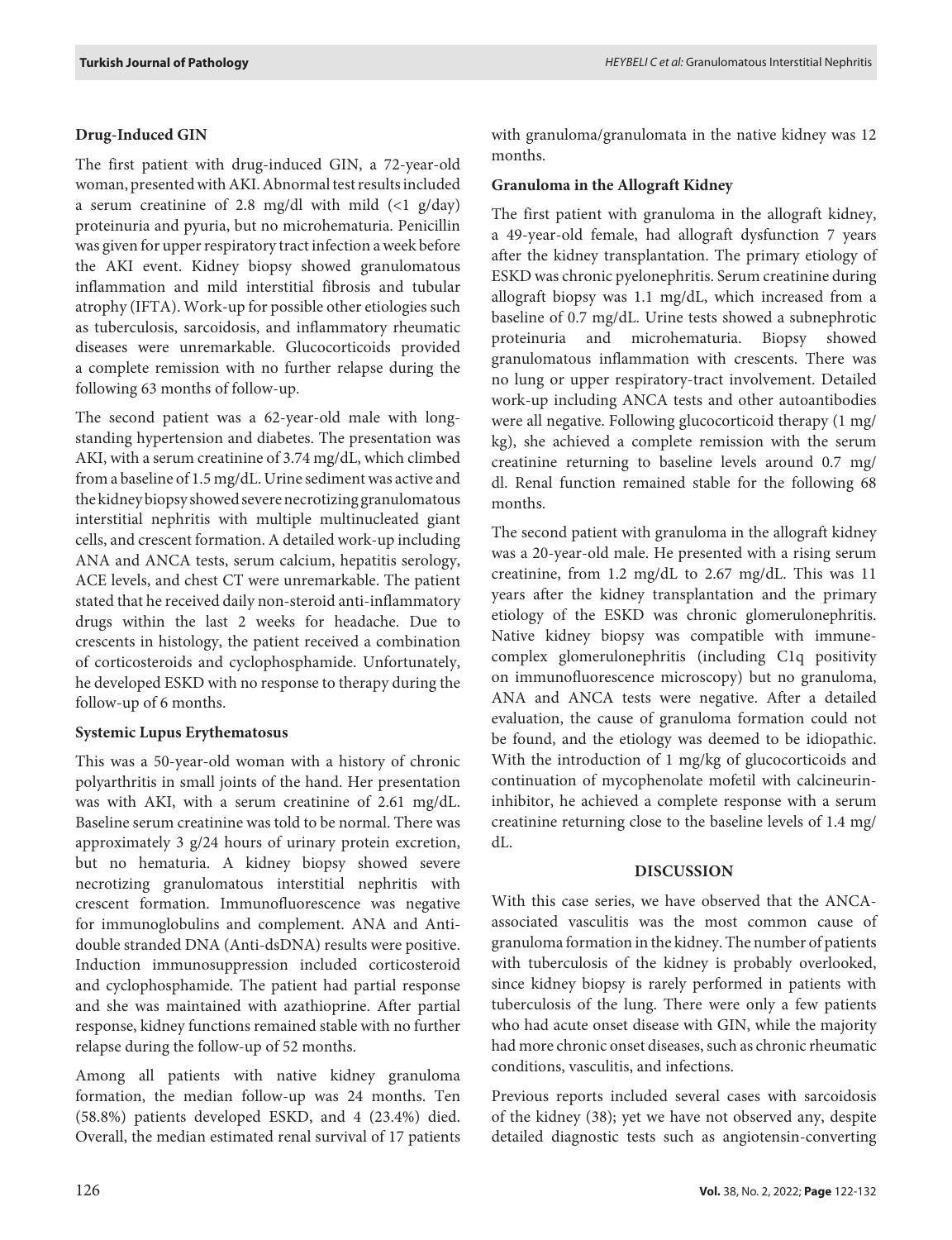enzyme levels, computed tomography, and bronchoscopy were performed. Excluding 2 cases of drug-induced GIN and 2 allograft biopsies, more than half of our patients developed ESKD. This is probably be due to the high frequency of glomerulonephritis with crescents in our cohort and low number of cases with drug-induced GIN and absence of sarcoidosis, rather than granuloma formation itself. Thus, diseases causing acute granulomatous inflammation in the kidney, which may respond better to treatment were less frequently observed in our cohort. Indeed, Zajjari et al. stated that the outcome was good in patients with drug-induced GIN or sarcoidosis (39). In contrast to the outcomes of our patients, Joss et al. reported quite acceptable renal response to therapies (32). However, the authors excluded cases with crescents from their study, as these were accepted as secondary GIN. We have not excluded these subjects, since GIN frequently occurs secondary to a systemic disease such as autoimmune disorders or particular infections. Crescent formation was also evident in one of our patients with tuberculosis and the one with TINU syndrome, which would be another argument to support the inclusion of patients with crescents.

Crescent formation with granulomatous inflammation is characteristic of granulomatous polianjitis (GPA), yet granulomatous inflammation is frequently seen in lung biopsies rather than kidney specimens (40). It is not known whether renal survival is worse among subjects with GPA who have granulomatous inflammation in the kidney versus GPA without renal granulomatosis. This issue requires further study. In a multicenter study, kidney biopsies of patients with pauci-immune crescentic glomerulonephritides were classified according to the extent of the lesions in the Bowman space, and the authors used the term ''full moon'' for those who had circumferential crescents (41). The main message of the paper was that patients with full moon crescents had more unfavorable renal survival. Interestingly, granuloma formation was more common in patients with full moon crescents. Among the pauci-immune glomerulonephritides, GPA and eosinophilic GPA are known to cause granulomatous inflammation. Although ANCA against proteinase (c-ANCA) is usually the positive antibody found in GPA, p-ANCA positivity was more common in this cohort.

Another typical chronic disease that may cause granulomatous inflammation in the kidney is tuberculosis. Renal tuberculosis is easily overlooked, and the diagnosis sometimes made post-mortem (42). The unfavorable outcomes of our 2 cases with renal tuberculosis may be due to the delayed diagnosis. Moreover, despite a high

index of clinical suspicion, the diagnosis of GIN secondary to tuberculosis may be difficult and require PCR-based techniques (43). Microorganisms may not be detected in histological examination of the kidney. Ziehl-Neelsen staining helped only in 1 of 9 cases in the study by Agrawal and co-workers (43). The Ziehl-Neelsen stain result was positive in 1 of 2 our cases with tuberculosis. Some authors recommend combining the auramine O stain in order to increase sensitivity and specificity for the detection of tuberculosis (44). Timely diagnosis and early treatment of tuberculosis is associated with more favorable outcomes (42). GIN due to tuberculosis is even more common among subjects infected with HIV, and is associated with increased mortality in that case (45). None of our cases were HIVpositive. Similar to our paper, tuberculosis was not the predominant etiology in some of the previous reports from endemic locations (46).

One chronic systemic inflammatory disease causing GIN is the TINU syndrome. The presentation as GIN is quite rare for this syndrome (30). The presence of a crescent in our patient with TINU is also unusual. Another unexpected thing in our case is the unfavorable outcome, despite the prescription of a mixture of immunosuppressive drugs including glucocorticoids, cyclophosphamide, and rituximab. The patient uneventfully developed ESKD and was maintained on hemodialysis. Our case is the exception rather than the rule, and more studies are needed to delineate the prognostic impact of TINU syndrome on kidney outcomes.

Similar to native kidney GIN, the etiological factors are numerous in allograft kidney GIN, including several acute and chronic disorders. Infections are the most common cause of GIN in allograft kidneys (47). For transplant patients, it is important to determine if the etiology of ESKD recurs after kidney transplantation. Data for transplant kidney GIN are more lacking and come from case reports (Table II). It is not clear if GIN recurs after kidney transplantation. However, recurrences of sarcoidosis (48), idiopathic GIN (49), TINU (50, 51), and crescentic GN (47) were reported. The potential to recur probably depends on the etiology but the majority of case reports and the data from our study indicate a favorable survival in most patients, although some developed graft loss. Concurrent rejection episodes may occur and contribute to graft failure in some patients with GIN (52).

Our study contains a number of limitations. This was a descriptive study with a small sample size, and etiologies of renal granuloma were determined retrospectively. In the majority of our cases, GIN was probably caused by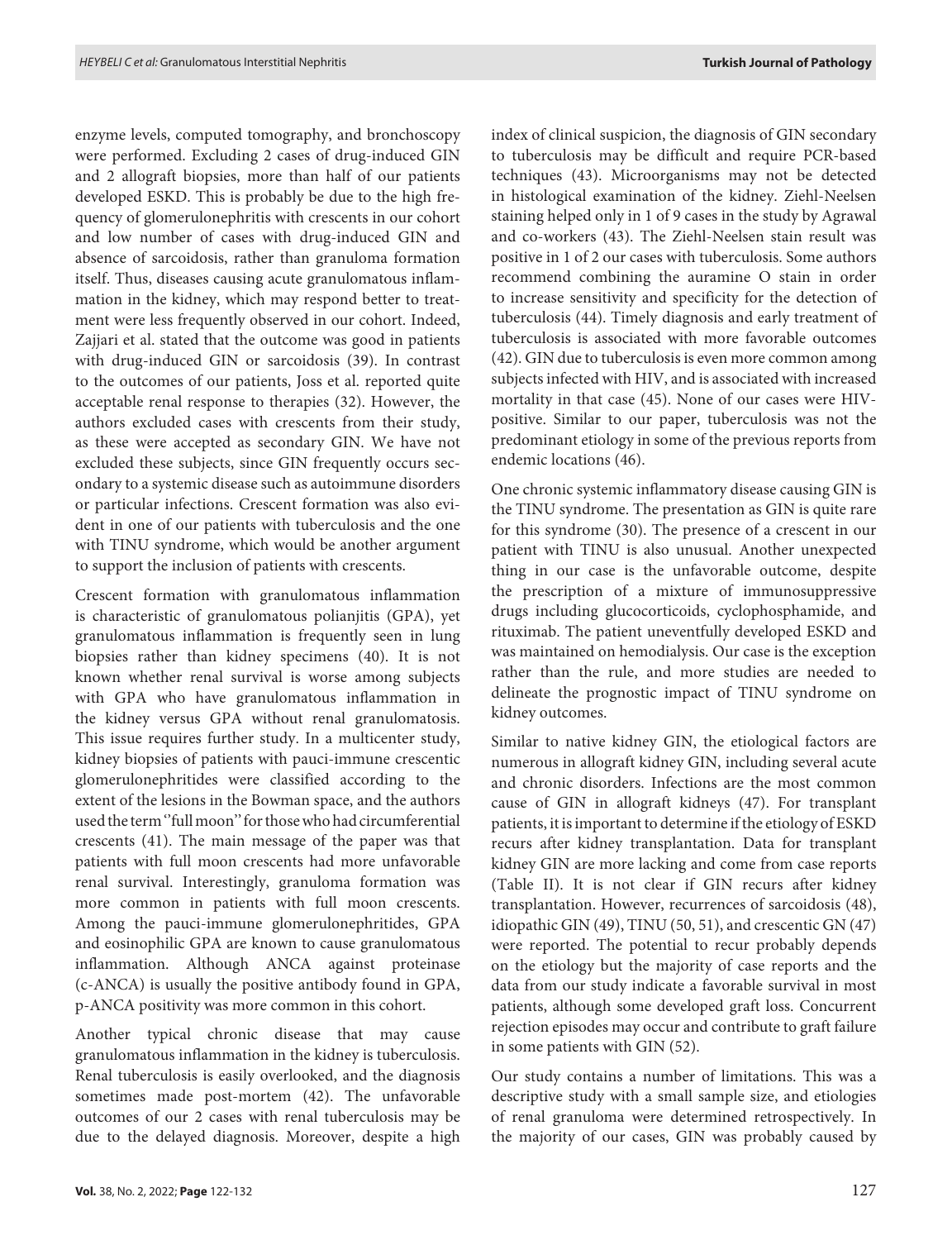| <b>Study</b>                     |                                                         | Time after KTx<br>(mean)          | Etiology                                                                               | Recurrence            | Outcome                                                                    |  |
|----------------------------------|---------------------------------------------------------|-----------------------------------|----------------------------------------------------------------------------------------|-----------------------|----------------------------------------------------------------------------|--|
| Alsaad et al.(57)                | $\mathbf{1}$                                            | 12 years                          | Adenovirus                                                                             |                       | Recovered                                                                  |  |
| al Sulaiman et al.(58)           |                                                         | $~2$ years                        | Tbc                                                                                    | N <sub>o</sub>        | Graft loss                                                                 |  |
| Asim et al.(59)                  | $\mathbf{1}$                                            | 31 days                           | Adenovirus                                                                             | No                    | Recovered                                                                  |  |
| Aouizerate et al.(60)            |                                                         | Median 12 months                  | Sarcoidosis                                                                            | Yes                   | 1 death, 1 stable,<br>1 improved                                           |  |
| Baden et al.(61)                 |                                                         | 9 years                           | Coccidioidomycosis                                                                     | No                    | Dead                                                                       |  |
| Bagnasco et al.(62)              |                                                         | 12 days                           | Candida                                                                                | Donor-<br>transmitted | Recovered                                                                  |  |
| Barraclough et al.(63)           | 1                                                       | 14 days                           | Adenovirus                                                                             | No                    | Improvement                                                                |  |
| Bijol et al.(31)                 | 3                                                       | 3 weeks                           | Bactrim (1), Unknown (2)                                                               | N/A                   | N/A                                                                        |  |
| Brown et al.(64)                 | $\mathbf{1}$                                            | 1 year                            | Sarcoidosis                                                                            | Yes                   | Recovered                                                                  |  |
| Farris et al.(47)                |                                                         | Mean 552<br>(range, 10-5898) days | Viral (5), bacterial (5), drugs<br>$(5)$ , Idiopathic $(4)$ , fungal $(2)$ ,<br>GPA(1) | 1(GPA)                | 22.2% graft loss due<br>to infections, others<br>improved/recovered        |  |
| Gaspert et al.(65)               | $\mathbf{1}$                                            | 2 months                          | Adenovirus                                                                             | No                    | Improvement                                                                |  |
| Gonçalves et al.(66)             | 3                                                       | $\rm N/A$                         | Tbc                                                                                    | N/A                   | $\rm N/A$                                                                  |  |
| Hatlen et al.(67)                |                                                         | 6 weeks                           | Adenovirus                                                                             | Donor-<br>transmitted | Recovered                                                                  |  |
| Hotta et al.(68)                 | 3                                                       | $6(3-15)$ months                  | Idiopathic (2), Drug (1)                                                               | No                    | All recovered                                                              |  |
| Josephson et al.(69)             | $\overline{2}$                                          | 24 months                         | Drug                                                                                   | No                    | Graft-loss due to rejection                                                |  |
| Khaira et al.(52)                |                                                         | Range, 3-13 years                 | Tbc                                                                                    | $\dot{\xi}$           | Graft loss (1), stable/<br>improved (2)                                    |  |
| Kukura et al.(70)                | 1                                                       | 3 years                           | Sarcoidosis                                                                            | Yes                   | Stable                                                                     |  |
| Lachiewicz et al.(71)            | $\mathbf{1}$                                            | 20 months                         | Adenovirus                                                                             | No                    | No improvement                                                             |  |
| Lapasia et al.(72)               | 3                                                       | Median 4<br>(range, 1-6) weeks    | Infection $(1)$ , Drug $(1)$ ,<br>Idiopathic (1)                                       | N <sub>o</sub>        | Improved<br>(Infection, Drug)<br>Graft loss (Idiopathic)                   |  |
| Lorimer et al.(73)               | 4                                                       | Range, 12-26 months               | Tbc                                                                                    | N <sub>o</sub>        | Graft loss (2)<br>Improved (2)                                             |  |
| Meehan et al.(74)                |                                                         | Median 7<br>(range, 1-24) months  | Tbc (1), Candida (1)<br>E. coli /antibiotics (1)                                       | No                    | 1 death (Candida),<br>1 stable (Tbc), 1 transplant<br>nephrectomy (E.coli) |  |
| Ozdemir et al.(75)               | $\mathfrak{Z}$                                          | $7.3 \pm 4.6$ months              | Tbc (2), Candida albicans (1)                                                          | No                    | Graft loss                                                                 |  |
| Parasuraman et al.(76)           | 1                                                       | 24 months                         | Adenovirus                                                                             | No                    | Recovered                                                                  |  |
| Park et al.(77)                  | $\mathbf{1}$                                            | 10 months                         | Adenovirus                                                                             | $\rm No$              | Improved                                                                   |  |
| Shen et al.(78)                  |                                                         | 6 years                           | Sarcoidosis                                                                            | Yes                   | Recovered                                                                  |  |
| Storsley and Gibson (79)<br>1    |                                                         | 6 weeks                           | Adenovirus                                                                             | No                    | Improved                                                                   |  |
| Sujeet et al.(80)                | $\mathbf{1}$<br>3 years                                 |                                   | Adenovirus                                                                             | No                    | Recovered                                                                  |  |
| Teranishi et al.(49)             | $\mathbf{1}$                                            | 8 months                          | Idiopathic                                                                             | Yes                   | Recovered                                                                  |  |
| Tse et al. $(81)$                | 9 months<br>$\mathbf{1}$                                |                                   | Rhodococcus                                                                            | No                    | Stabled                                                                    |  |
| Varma et al.(82)                 |                                                         | Adenovirus<br>14 days             |                                                                                        | No                    | Recovered                                                                  |  |
| Vargas et al.(48)<br>(pediatric) |                                                         | 2 years                           | Sarcoidosis                                                                            | Yes                   | Died of disseminated<br>histoplasmosis                                     |  |
| Veer et al.(83)                  | $\mathbf{1}$<br>1 year                                  |                                   | Adenovirus                                                                             | No                    | Recovered                                                                  |  |
| Zhang et al.(84)                 | 3<br>BKV-associated GIN (3)<br>$6$ (range, 4-12) months |                                   | No                                                                                     | Recovered             |                                                                            |  |

**Table II:** Reports of Granulomatous Interstitial Nephritis in Allograft Kidneys.

\*Etiology of ESKD was unknown in 1 case. **CR:** Complete remission, **GPA:** Granulomatous polyangiitis, **N/A:** Not available, **PR:** Partial remission, **Tbc:** Tuberculosis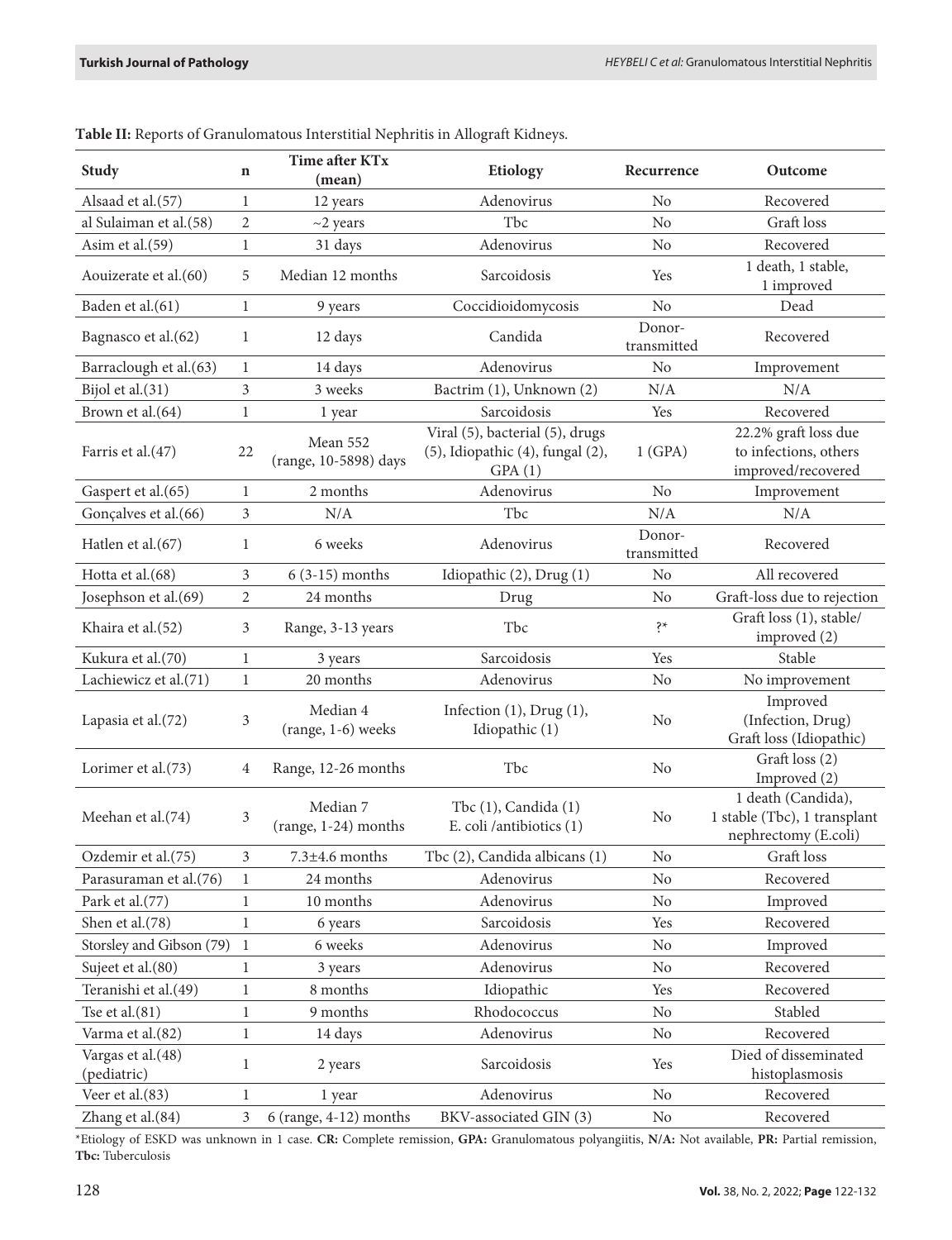chronic kidney damage, and it may not be reasonable to compare outcomes of acute causes of GIN versus those with subacute/chronic damage. Despite these significant limitations however, there are only a few studies on GIN and our data shows the considerably unfavorable renal survival of patients, unlike previous case series (Table III). This is particularly the case for patients with chronic causes GIN, such as GPA. All of our cases had granuloma/ granulomata formation but it is not clear if all of them should be regarded as GIN. There is no consensus for the definition of GIN, and this issue should be studied. Effects of granuloma formation on kidney outcomes may not be the

**Table III:** Previous Studies on Native Kidney Granulomatous Interstitial Nephritis

| <b>Study</b>                 | $\mathbf n$                       | Era               | Male<br>gender | Age, mean                 | SCr, mean                                                                      | Etiology                                                                                                               | Renal recovery                                                                                                               |
|------------------------------|-----------------------------------|-------------------|----------------|---------------------------|--------------------------------------------------------------------------------|------------------------------------------------------------------------------------------------------------------------|------------------------------------------------------------------------------------------------------------------------------|
| Agrawal<br>et al. $(43)$     | 17                                | 2004-<br>2014     | 64.7%          | 35                        | $6 \pm 2.3$ (tbc)<br>$4.8 + 1.5$<br>(sarcoid)<br>$2.2 \pm 1.3$<br>(idiopathic) | Tbc (52.9%), Idiopathic<br>(23.5%), Sarcoidosis<br>$(17.6\%)$ , Fungal $(5.9\%)$                                       | The majority responded<br>to therapy. Two dialysis-<br>dependent (Tbc and<br>sarcoidosis), 1 mortality<br>(tbc)              |
| Bijol et<br>al.(31)          | 35 (0.5%)<br>of all<br>biopsies)  | 1987-<br>2004     | 50%            | 52 (range,<br>$21 - 84$ ) | 4.1 (range, 1.5-<br>12.8)                                                      | Sarcoidosis (28.9%),<br>Drug (44.7%)<br>GPA (15.9%)                                                                    | N/A                                                                                                                          |
| Gupta et<br>al.(12)          | 16 (1.08%)<br>of all<br>biopsies) | 2009-<br>2013     | 62.5%          | 34 (range,<br>$12-68)$    | $6.25 \pm 3.53$                                                                | Tbc (56.3%),<br>Cresc. GN (12.5%)<br>Idiopathic (12.5%),<br>Drugs (12.5%)<br>Infection (6.2%)                          | The majority responded<br>to therapy. Two dialysis-<br>dependent (Tbc),<br>1 underwent transplantation<br>(Tbc)              |
| Javaud et<br>al.(53)         | 40 (1.37%)<br>of all<br>biopsies) | 1991-<br>2004     | 62.5%          | 53                        | median GFR 26<br>mL/min (range,<br>$5-80)$                                     | Sarcoidosis (50%),<br>Drug (17.5%)<br>Tbc (7.5%), GPA (5%),<br>Leprosy (2.5%), M. avium<br>$(2.5\%)$ , Crohn $(2.5\%)$ | 3 dialysis-dependent (GPA,<br>Crohn, drug-induced),<br>1 transplant (sarcoidosis),<br>2 mortality (drug-induced<br>GIN, Tbc) |
| Joss et<br>al.(32)           | 18                                | 1990-<br>2004     | 61%            | 55                        | $4.21(1.15$ to<br>15.41)                                                       | Idiopathic (50%),<br>Sarcoidosis (28%),<br>Drug (11%), TINU (11%)                                                      | None required long-term<br>renal replacement therapy                                                                         |
| Karmakar<br>et al.(46)       | 6                                 | $\rm N/A$         | 33.3%          | range,<br>14-65           | range, 0.9 - 7.13                                                              | SLE (33.3%),<br>Cresc. GN (33.3%)<br>Idiopathic (33.3%)                                                                | $\rm N/A$                                                                                                                    |
| Mignon et<br>al.(54)         | 32 (0.9%)<br>of all<br>biopsies)  | N/A               | N/A            | $20 - 76$                 | N/A                                                                            | Drug (31.2%),<br>GPA (25%), Idiopathic<br>(25%), Sarcoidosis (9.3%),<br>Tbc (9.3%)                                     | Most recovered or stable,<br>5 died, 1 required long-term<br>dialysis.                                                       |
| Naidu et<br>al.(55)          | 14 (0.5%)<br>of all<br>biopsies)  | $2000$ to<br>2012 | 57.1%          | 35 (range,<br>$20 - 70$   | $6.7\pm3.8$ (2.3-<br>14.7)                                                     | Tbc (64.3%),<br>Drug (14.4%), SLE (7.1%),<br>GPA (7.1%), IgAN (7.1%)                                                   | 5 dialysis, 1 transplant,<br>8 recovered/improved                                                                            |
| Oliveira et<br>al.(29)       | 21                                | 2000-<br>2012     | 57%            | 53 (range,<br>$19-73)$    | GFR, range, 11-<br>$113$ ml/min                                                | Sarcoidosis (62%),<br>Tbc (24%),<br>Idiopathic (10%),<br>Drugs (5%)                                                    | 1 death (idiopathic),<br>1 dialysis (tbc)                                                                                    |
| Viero and<br>Cavallo<br>(56) | 12 (5.9%)<br>of all<br>biopsies)  | 1974-<br>1994     | 33.3%          | 46 (range,<br>$24 - 78$   | 5.1 (range, 1.9-<br>8.7)                                                       | Drugs (25%), Sarcoidosis<br>(25%), Infections (25%),<br>Oxalosis (8%), GPA (8%),<br>Idiopathic (8%)                    | The majority were lost to<br>follow-up. One mortality<br>(infection). Three developed<br>chronic renal failure.              |
| Zajjari et<br>al.(39)        | 11 (2.7%)<br>of all<br>biopsies)  |                   | 36.4%          | 44.2                      | $3.91 \pm 2.07$                                                                | Sarcoidosis (45.4%),<br>Drugs (27.2%)                                                                                  | Patients with drug-induced<br>GIN and sarcoidosis<br>recovered, but no renal<br>recovery in other etiologies                 |

**Cresc. GN:** Crescentic glomerulonephritis, **GPA:** Granulomatous polyangiitis, **IgAN:** IgA nephropathy, **N/A:** Not available, **Tbc:** Tuberculosis.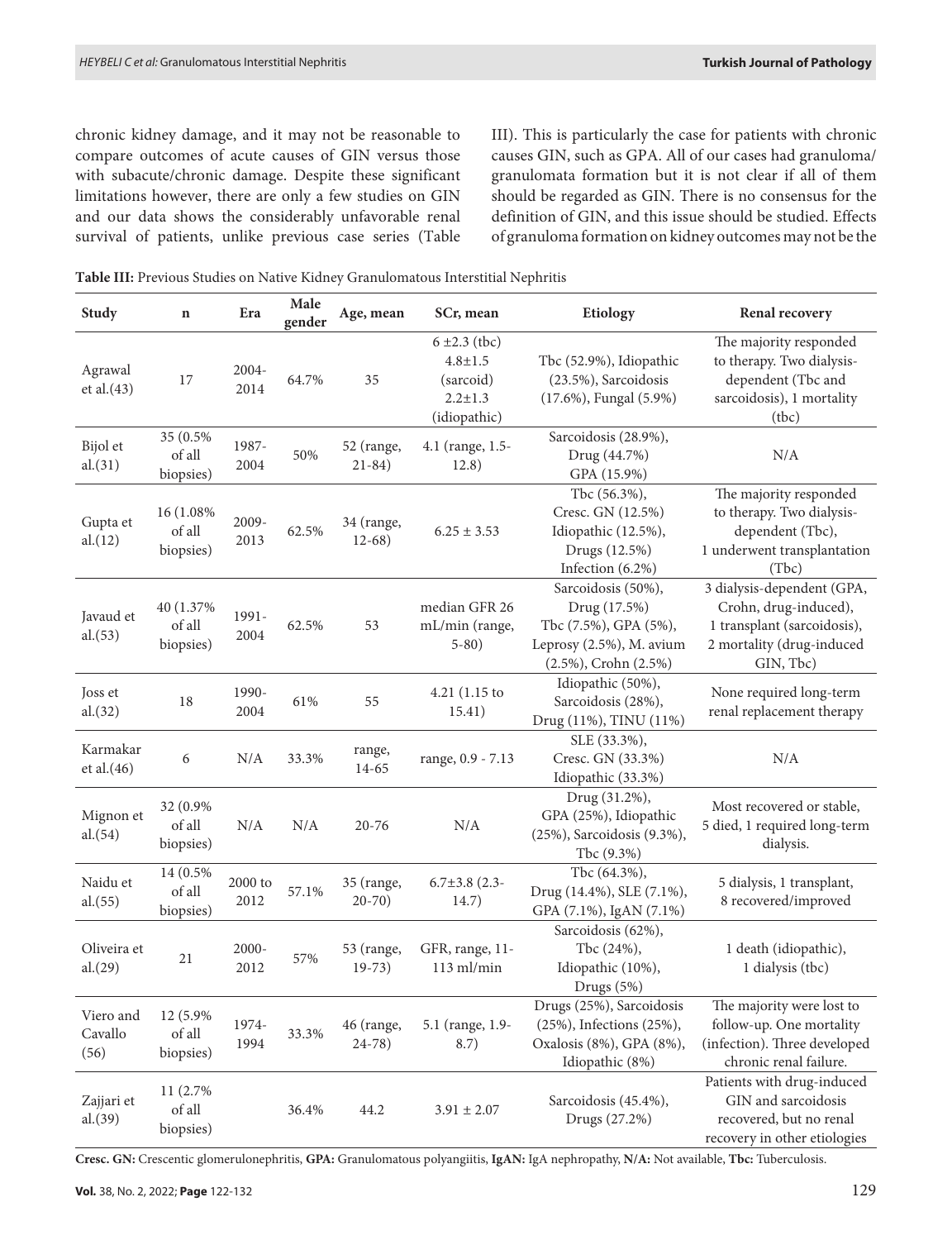same for each etiology, and it may not be straightforward to use a common definition for all. Apparently, acute and chronic causes of GIN should be separately evaluated.

In conclusion, ANCA-associated vasculitis appeared to be the most common cause of granuloma formation in the kidney in our study. Renal survival is significantly shortened and multicenter studies are needed in order to delineate the nature of different etiologies of granuloma formation in the kidney, and determine the best treatment option for each category.

#### **Conflict of Interest**

The authors declare no conflict of interest.

#### **Ethics approval**

This study was approved by the Ethics Committee of Dokuz Eylül University School of Medicine (IRB code: 2019/17-230307).

#### **Informed consent**

Informed consent was waived due to the retrospective design, confidentiality of patient identity, and absence of any invasive procedures.

#### **Authorship Contributions**

Concept: **CH, BDY, MAO, SS,** Design: **CH,** Data collection or processing: **CH, BDY, MÜ, HÜA, ÖU, FY, SY,** Analysis of Interpretation: **CH, BDY, MÜ, HÜA, ÖU, FY, SY, MAO, AÇ, AS, CÇ, SS,** Literature search: **CH, BDY,** Writing: **CH, BDY, SS,** Approval: **CH, BDY, MÜ, HÜA, ÖU, FY, SY, MAO, AÇ, AS, CÇ, SS.**

#### **REFERENCES**

- 1. Shah S, Carter-Monroe N, Atta MG. Granulomatous interstitial nephritis. Clin Kidney J. 2015;8:516-23.
- 2. O'Riordan E, Willert RP, Reeve R, Kalra PA, O'Donoghue DJ, Foley RN, Waldek S. Isolated sarcoid granulomatous interstitial nephritis: Review of five cases at one center. Clin Nephrol. 2001; 55:297-302.
- 3. Robson MG, Banerjee D, Hopster D, Cairns HS. Seven cases of granulomatous interstitial nephritis in the absence of extrarenal sarcoid. Nephrol Dial Transplant. 2003;18:280-4.
- 4. Tsukada H, Shimizu H, Kaname S. Bilateral nephromegaly due to isolated renal sarcoidosis. Clin Exp Nephrol. 2017;21:169-70.
- 5. Utas C, Dogukan A, Patiroglu TE, Oymak S, Oymak O. Granulomatous interstitial nephritis in extrapulmonary sarcoidosis. Clin Nephrol. 1999;51:252-4.
- 6. Timmermans SA, Christiaans MH, Abdul-Hamid MA, Stifft F, Damoiseaux JG, van Paassen P. Granulomatous interstitial nephritis and Crohn's disease. Clin Kidney J. 2016;9:556-9.
- 7. Bitik B, Gonul, II, Haznedaroglu S, Goker B, Tufan A. Granulomatous interstitial nephritis associated with Primary Sjogren's syndrome. Z Rheumatol. 2017;76:458-60.
- 8. Inoue T, Sato T, Okada H, Kayano H, Watanabe Y, Kikuta T, Tsuda M, Sueyoshi K, Takenaka T, Suzuki H. Granulomatous interstitial nephritis in chronic lymphocytic leukaemia. Nephrol Dial Transplant. 2010;25:4107-9.
- 9. Nasr SH, Shanafelt TD, Hanson CA, Fidler ME, Cornell LD, Sethi S, Chaffee KG, Morris J, Leung N. Granulomatous interstitial nephritis secondary to chronic lymphocytic leukemia/small lymphocytic lymphoma. Ann Diagn Pathol. 2015;19:130-6.
- 10. Nasr SH, Koscica J, Markowitz GS, D'Agati VD. Granulomatous interstitial nephritis. Am J Kidney Dis. 2003;41:714-9.
- 11. Ogura M, Kagami S, Nakao M, Kono M, Kanetsuna Y, Hosoya T. Fungal granulomatous interstitial nephritis presenting as acute kidney injury diagnosed by renal histology including PCR assay. Clin Kidney J. 2012;5:459-62.
- 12. Gupta P, Rana DS, Bhalla AK, Gupta A, Malik M, Gupta A, Bhargava V. Renal failure due to granulomatous interstitial nephritis in native and allograft renal biopsies: Experience from a tertiary care hospital. Ren Fail. 2014;36:1468-70.
- 13. Sampathkumar K, Sooraj YS, Mahaldar AR, Ramakrishnan M, Rajappannair A, Nalumakkal SV, Erode E. Granulomatous interstitial nephritis due to tuberculosis-a rare presentation. Saudi J Kidney Dis Transpl. 2009;20:842-5.
- 14. Enriquez R, Cabezuelo JB, Gonzalez C, Lacueva J, Teruel A, Fernandez J, Arenas MD. Granulomatous interstitial nephritis associated with hydrochlorothiazide/amiloride. Am J Nephrol. 1995;15:270-3.
- 15. Geevasinga N, Coleman PL, Roger SD. Rabeprazole-induced acute interstitial nephritis. Nephrology. (Carlton) 2005;10:7-9.
- 16. Nadri Q, Althaf MM. Granulomatous tubulointerstitial nephritis secondary to omeprazole. BMJ Case Rep. 2014;2014.
- 17. Jung K, Zeng X, Bilusic M. Nivolumab-associated acute glomerulonephritis: A case report and literature review. BMC Nephrol. 2016;17:188.
- 18. Schwarz A, Krause PH, Keller F, Offermann G, Mihatsch MJ. Granulomatous interstitial nephritis after nonsteroidal antiinflammatory drugs. Am J Nephrol. 1988;8:410-6.
- 19. Avgustin N, Kovac D, Kojc N, Mlinsek G, Lindic J. Acute granulomatous interstitial nephritis and acute rejection in a kidney transplant recipient after zoledronic acid therapy - a case report and review of the literature. Clin Nephrol. 2017;88:97-100.
- 20. Islam S, Dubigeon MP, Guenel J. Acute and reversible interstitial granulomatous nephropathy after treatment with captopril. Rev Med Interne. 1990;11:231-3.
- 21. Goli R, Mukku KK, Raju SB, Uppin MS. Acute Ciprofloxacin-Induced Crystal Nephropathy with Granulomatous Interstitial Nephritis. Indian J Nephrol. 2017;27:231-3.
- 22. Hong S, Valderrama E, Mattana J, Shah HH, Wagner JD, Esposito M, Singhal PC. Vancomycin-induced acute granulomatous interstitial nephritis: Therapeutic options. Am J Med Sci. 2007; 334:296-300.
- 23. Korsten P, Sweiss NJ, Nagorsnik U, Niewold TB, Grone HJ, Gross O, Muller GA. Drug-induced granulomatous interstitial nephritis in a patient with ankylosing spondylitis during therapy with adalimumab. Am J Kidney Dis. 2010;56:e17-21.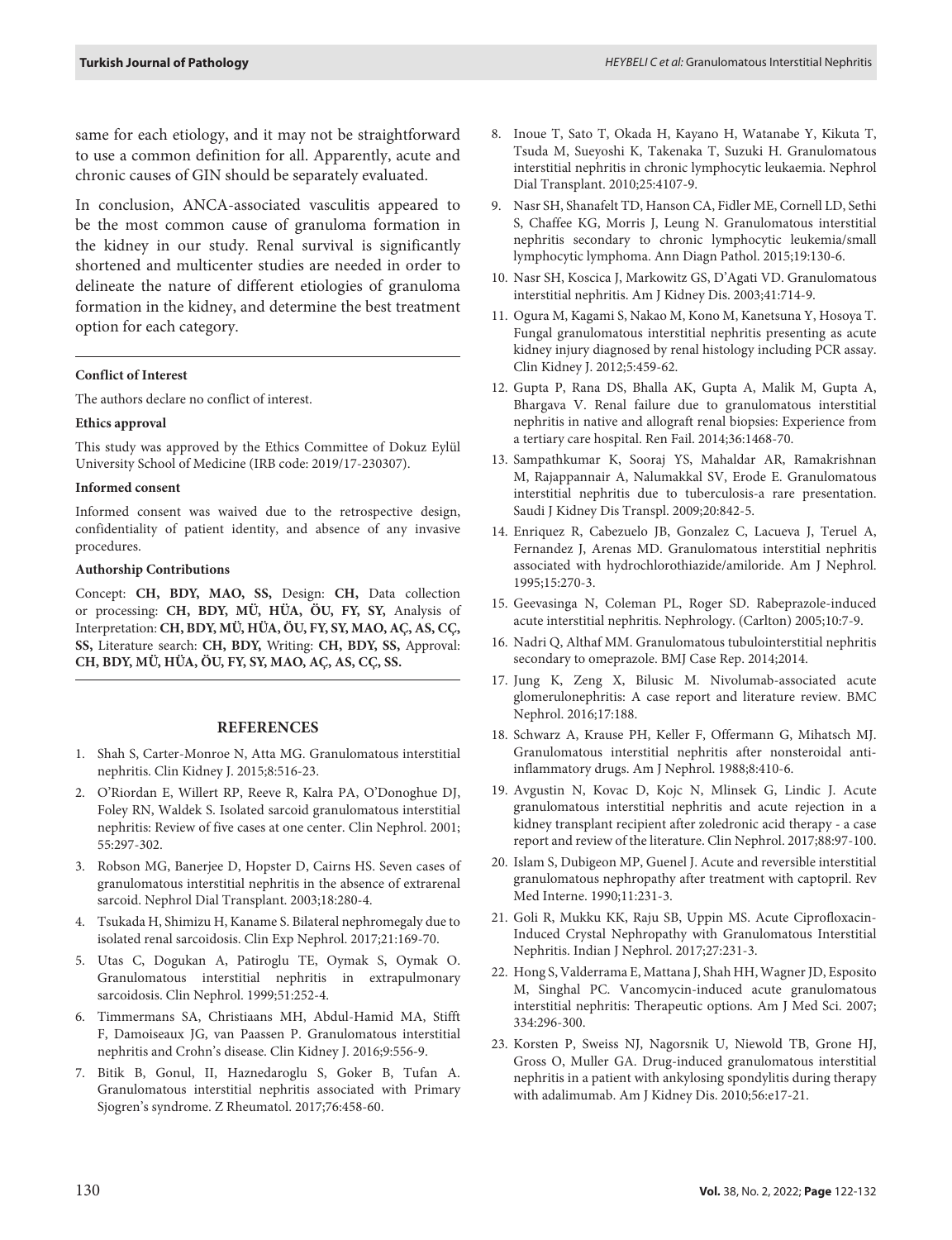- 24. Sandys V, Moloney B, Lane L, Qazi J, Doyle B, Barry M, Leavey S, Conlon P. Granulomatous interstitial nephritis secondary to adalimumab therapy. Clin Kidney J. 2018;11:219-21.
- 25. Borrego Utiel FJ, Luque Barona R, Perez Del Barrio P, Borrego Hinojosa J, Ramirez Tortosa C. Acute Kidney Injury due to granulomatous interstitial nephritis induced by tramadol administration. Nefrologia. 2018;38:227-8.
- 26. Chu GJ, Henderson C, Evans L, Howlin K, Murad A. Chronic granulomatous interstitial nephritis and urothelial metaplasia associated with ritonavir-boosted atazanavir: A case study and literature review. Pathology. 2018;50:565-8.
- 27. Varghese V, Rodriguez R, Self S, Velez JCQ. Atazanavir Crystal-Induced Chronic Granulomatous Interstitial Nephritis. Kidney Int Rep. 2020;5:1106-10.
- 28. Bottlaender L, Breton AL, de Laforcade L, Dijoud F, Thomas L, Dalle S. Acute interstitial nephritis after sequential ipilumumab - nivolumab therapy of metastatic melanoma. J Immunother Cancer. 2017;5:57.
- 29. Oliveira B, Jayawardene S, Shah S. Single-centre experience of granulomatous interstitial nephritis-time for a new approach? Clin Kidney J. 2017;10:249-54.
- 30. Shah KK, Pritt BS, Alexander MP. Histopathologic review of granulomatous inflammation. J Clin Tuberc Other Mycobact Dis. 2017;7:1-12.
- 31. Bijol V, Mendez GP, Nose V, Rennke HG. Granulomatous interstitial nephritis: A clinicopathologic study of 46 cases from a single institution. Int J Surg Pathol. 2006;14:57-63.
- 32. Joss N, Morris S, Young B, Geddes C. Granulomatous interstitial nephritis. Clin J Am Soc Nephrol. 2007;2:222-30.
- 33. KDIGO clinical practice guideline for acute kidney injury. Kidney Int Suppl. 2012;2:1-138.
- 34. Jennette JC. Rapidly progressive crescentic glomerulonephritis. Kidney Int. 2003;63:1164-77.
- 35. Grossfeld GD, Wolf JS Jr, Litwan MS, Hricak H, Shuler CL, Agerter DC, Carroll PR. Asymptomatic microscopic hematuria in adults: Summary of the AUA best practice policy recommendations. Am Fam Physician. 2001;63:1145-54.
- 36. Levey AS, de Jong PE, Coresh J, El Nahas M, Astor BC, Matsushita K, Gansevoort RT, Kasiske BL, Eckardt KU. The definition, classification, and prognosis of chronic kidney disease: A KDIGO Controversies Conference report. Kidney Int. 2011;80:17-28.
- 37. Cortazar FB, Kibbelaar ZA, Glezerman IG, Abudayyeh A, Mamlouk O, Motwani SS, Murakami N, Herrmann SM, Manohar S, Shirali AC, Kitchlu A, Shirazian S, Assal A, Vijayan A, Renaghan AD, Ortiz-Melo DI, Rangarajan S, Malik AB, Hogan JJ, Dinh AR, Shin DS, Marrone KA, Mithani Z, Johnson DB, Hosseini A, Uprety D, Sharma S, Gupta S, Reynolds KL, Sise ME, Leaf DE. Clinical Features and Outcomes of Immune Checkpoint Inhibitor-Associated AKI: A Multicenter Study. J Am Soc Nephrol. 2020;31:435-46.
- 38. Zammouri A, Barbouch S, Najjar M, Aoudia R, Jaziri F, Kaaroud H, Hedri H, Abderrahim E, Goucha R, Hamida FB, Harzallah A, Abdallah TB. Tubulointerstitial nephritis due to sarcoidosis: Clinical, laboratory, and histological features and outcome in a cohort of 24 patients. Saudi J Kidney Dis Transpl. 2019;30:1276- 84.
- 39. Zajjari Y, Azizi M, Bahadi A, Montasser D, Aatif T, Alayoud A, El Kabbaj D. Granulomatous interstitial nephritis in the military hospital of Morocco: Causes and outcomes. Saudi J Kidney Dis Transpl. 2020;31:589-96.
- 40. Bajema IM, Hagen EC, van der Woude FJ, Bruijn JA. Wegener's granulomatosis: A meta-analysis of 349 literary case reports. J Lab Clin Med. 1997;129:17-22.
- 41. Unlu M, Kiremitci S, Ensari A, Ozluk Y, Kilicaslan I, Ozdemir BH, Ates D, Ertoy Baydar D, Gonul, II, Memis L, Sarsik B, Sen S, Akkaya B, Orhan D, Gonlusen G, Ellidokuz H, Ada S, Cavdar C, Akagun T, Kamali S, Aksu K, Yazisiz V, Paydas S, Soylu A, Sarioglu S. Pauci-immune necrotizing crescentic glomerulonephritis with crescentic and full moon extracapillary proliferation: Clinicopathologic correlation and follow-up study. Pathol Res Pract. 2013;209:75-82.
- 42. Eastwood JB, Corbishley CM, Grange JM. Tuberculosis and the kidney. J Am Soc Nephrol. 2001;12:1307-14.
- 43. Agrawal V, Kaul A, Prasad N, Sharma K, Agarwal V. Etiological diagnosis of granulomatous tubulointerstitial nephritis in the tropics. Clin Kidney J. 2015;8:524-30.
- 44. Larsen CP, Moreira RK, Hennigar RA, Bijol V. Kidney biopsy findings in a patient with fever, bilateral pulmonary infiltrates, and acute renal failure. Am J Kidney Dis. 2008;51:524-9.
- 45. Davidson B, Nel D, Jones ESW, Manning K, Spies R, Bohmer R, Omar A, Ash S, Wearne N. Granulomatous interstitial nephritis on renal biopsy in human immunodeficiency virus positive patients: Prevalence and causes in Cape Town, South Africa. Nephrology. (Carlton) 2019;24:681-8.
- 46. Karmakar S, Basu K, Sengupta M, Sircar D, Roychowdhury A. Granulomatous Interstitial Nephritis - A Series of Six Cases. Indian J Nephrol. 2020;30:26-8.
- 47. Farris AB, Ellis CL, Rogers TE, Chon WJ, Chang A, Meehan SM. Renal allograft granulomatous interstitial nephritis: Observations of an uncommon injury pattern in 22 transplant recipients. Clin Kidney J. 2017;10:240-8.
- 48. Vargas F, Gedalia A, Craver RD, Matti Vehaskari V. Recurrence of granulomatous interstitial nephritis in transplanted kidney. Pediatr Transplant. 2010;14:e54-7.
- 49. Teranishi J, Hattori Y, Mochizuki T, Kawahara T, Makiyama K, Uemura H. Effective Treatment With Everolimus for Recurrent Granulomatous Interstitial Nephritis in a Renal Transplant Recipient: A Case Report. Transplant Proc. 2016;48:946-8.
- 50. Murtaza A, Ali H, Nair B, Ahmed AK. Recurrence of Tubulointerstitial Nephritis Without Uveitis, in a Patient with Previous Tubulointerstitial Nephritis and Uveitis Syndrome After Transplant. Exp Clin Transplant. 2018;16:216-8.
- 51. Onyekpe I, Shenoy M, Denley H, Riad H, Webb NJ. Recurrent tubulointerstitial nephritis and uveitis syndrome in a renal transplant recipient. Nephrol Dial Transplant. 2011;26:3060-2.
- 52. Khaira A, Bagchi S, Sharma A, Mukund A, Mahajan S, Bhowmik D, Dinda AK, Agarwal SK. Renal allograft tuberculosis: Report of three cases and review of literature. Clin Exp Nephrol. 2009;13:392-6.